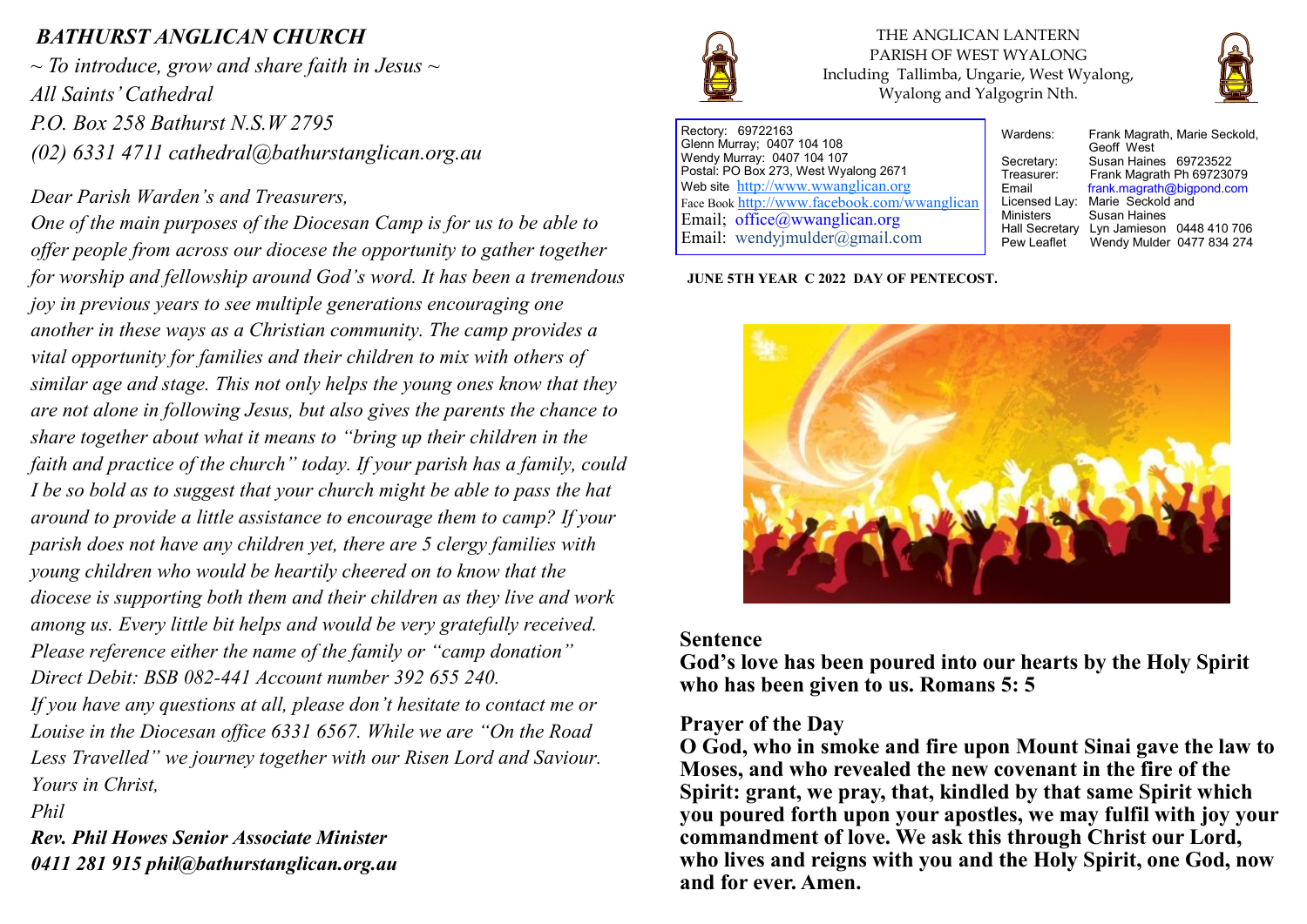### **Acts 4: 32-37**

**32 All the believers were one in heart and mind. No one claimed that any of their possessions was their own, but they shared everything they had. 33 With great power the apostles continued to testify to the resurrection of the Lord Jesus. And God's grace was so powerfully at work in them all 34 that there were no needy persons among them. For from time to time those who owned land or houses sold them, brought the money from the sales 35 and put it at the apostles' feet, and it was distributed to anyone who had need. 36 Joseph, a Levite from Cyprus, whom the apostles called Barnabas (which means "son of encouragement"), 37 sold a field he owned and brought the money and put it at the apostles' feet. Hear the word of the Lord.**

**Thanks be to God.**

 **\* \* \***

**Psalm 104: 26-36 26 Lord, how various are your works: in wisdom you have made them all, and the earth is full of your creatures. 27 There is the wide, immeasurable sea: there move living things without number, great and small; 28 There go the ships, to and fro: and there is that Leviathan**

### *We welcome everyone worshipping here today.*

## **HAPPY BIRTHDAY:**

Congratulations to Happy<br>**Bl**ithday those celebrating: Birthdays: Wendy Mulder 9th, Jacqui Boneham 10th. No Anniversaries this week.



# PCC:

The next PCC Meeting will be held after Church on 26th June.

 $* * *$ 

**10am Tuesday Services** recommences this coming Tuesday, June 7th in the Church's Vestry. Entry via the Western or rear doors please. Masks are encouraged.

 $* * *$ 

Those who wait Upon the Lord Will not be Disappointed. See Isaiah 49:23

# **NOTES:**

Today 5th June, morning tea will be held in the Rectory to celebrate 100 years.

\* \* \*

On Sunday, 19th June, we will be celebrating our Patronal Festival. Hopefully we may have a guest speaker and we will be able to have an Extended Communion Service.

 **\* \* \***

**Congratulations to Pearl Woolstencroft who celebrated her 100th Birthday on the 31st May.**

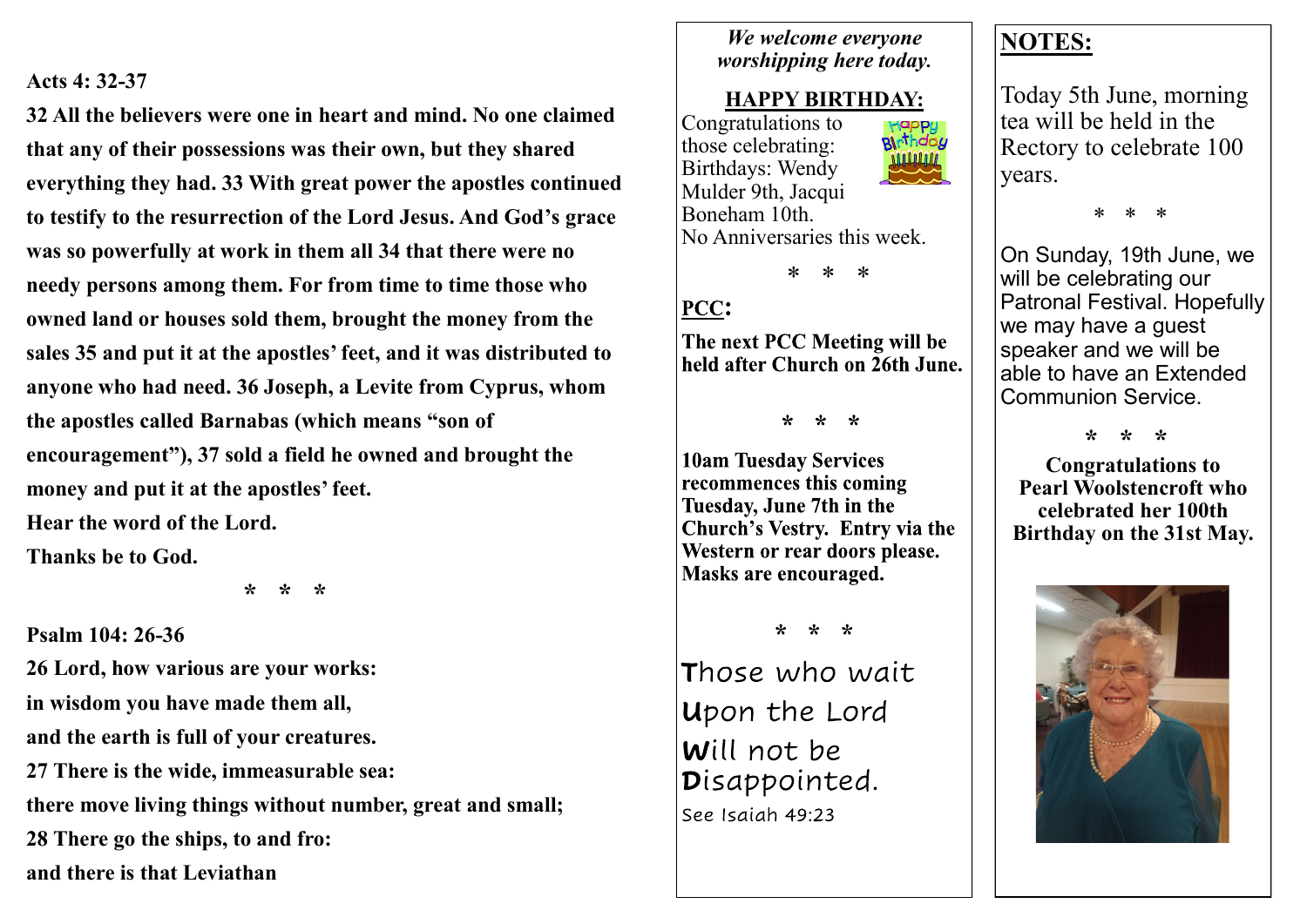| <b>DAY OF PENTECOST</b><br><b>Covid Officer:</b>                                                                                                                             | <b>Next Service 12TH JUNE 202</b><br><b>MORNING PRAYER</b><br><b>SIDE PERSONS:</b> |
|------------------------------------------------------------------------------------------------------------------------------------------------------------------------------|------------------------------------------------------------------------------------|
| READINGS FOR THIS SUNDAY Year B<br>Licensed Lay<br>Minister on Duty<br><b>Susan Haines</b><br><b>Marie Seckold</b><br>Intincture Cup                                         | <b>Gwen Downey</b>                                                                 |
| <b>Marie Seckold</b><br>Acts 4: 32-37                                                                                                                                        | <b>MORNING TEA</b>                                                                 |
| <b>Noel Staniforth</b><br><b>Romans 8: 14-17</b>                                                                                                                             | <b>Jean Gillard</b>                                                                |
| John 14: 8-17                                                                                                                                                                | <b>CHURCH CLEANING</b>                                                             |
| <b>Parish of West Wyalong Mission</b><br><b>Statement</b>                                                                                                                    | Arrangements have been made<br>for professional cleaner to come                    |
| WE SHALL SERVE CHRIST AND OUR<br><b>LOCAL COMMUNITY AS AN ALL-AGE</b><br>WELL-RESOURCED GROWING ANGLICAN<br>FELLOWSHIP USING THE                                             | <b>BRASS CLEANING</b>                                                              |
| "FIVE MARKS OF MISSION"<br>1. Proclaim the Good News of the Kingdom.<br>2. Teach, baptise, and nurture new believers.<br>3. Respond to human need by loving service          | <b>FLOWER ARRANGING</b><br><b>Shirley Magrath</b>                                  |
| 4 Seek to transform unjust structures of<br>society.                                                                                                                         | <b>COUNTING TODAY</b>                                                              |
| 5 Strive to safeguard the integrity of creation<br>and sustain and renew the life of the earth<br><b>READINGS FOR SUNDAY 12TH JUNE 2022</b><br>Licensed Lay Minister on duty | <b>Frank Magrath</b><br><b>Terry Butcher</b>                                       |
| Acts 5: 1-16<br><b>Geoff West</b>                                                                                                                                            | <b>Service Schedule</b>                                                            |
| <b>Romans 5: 1-5</b><br><b>Frank Magrath</b><br>John 16: 12-15                                                                                                               | <b>DURING THE WEEK:</b><br><b>Tuesday 10 am Morning Prayer</b>                     |
| If you are unable to read on<br>the day, please contact Fran<br><b>Mitchell on 0429724221</b>                                                                                | <b>SERVICE FOR NEXT SUNDAY:</b><br>9.30 am Morning Prayer                          |
|                                                                                                                                                                              |                                                                                    |

**whom you formed to sport in the deep. 29 These all look to you: to give them their food in due season. 30 When you give it to them, they gather it: when you open your hand they are satisfied with good things. 31 When you hide your face, they are troubled: when you take away their breath, they die and return to their dust. 32 When you send forth your spirit they are created: and you renew the face of the earth. 33 May the glory of the Lord endure for ever: may the Lord rejoice in his works. 34 If he look upon the earth, it shall tremble: if he but touch the mountains, they shall smoke. 35 I will sing to the Lord as long as I live: I will praise my God while I have any being. 36 May my meditation be pleasing to him: for my joy shall be in the Lord. \* \* \***

### **Romans 8: 14-17**

**UNE 2022** 

 $\sum_{i=1}^{N}$ 

**Prayer** 

**14 For all who are led by the Spirit of God are children of God. 15 For you did not receive a spirit of slavery to fall back into fear, but you have received a spirit of adoption. When we cry, 'Abba! Father!' 16 it is that very Spirit bearing witness**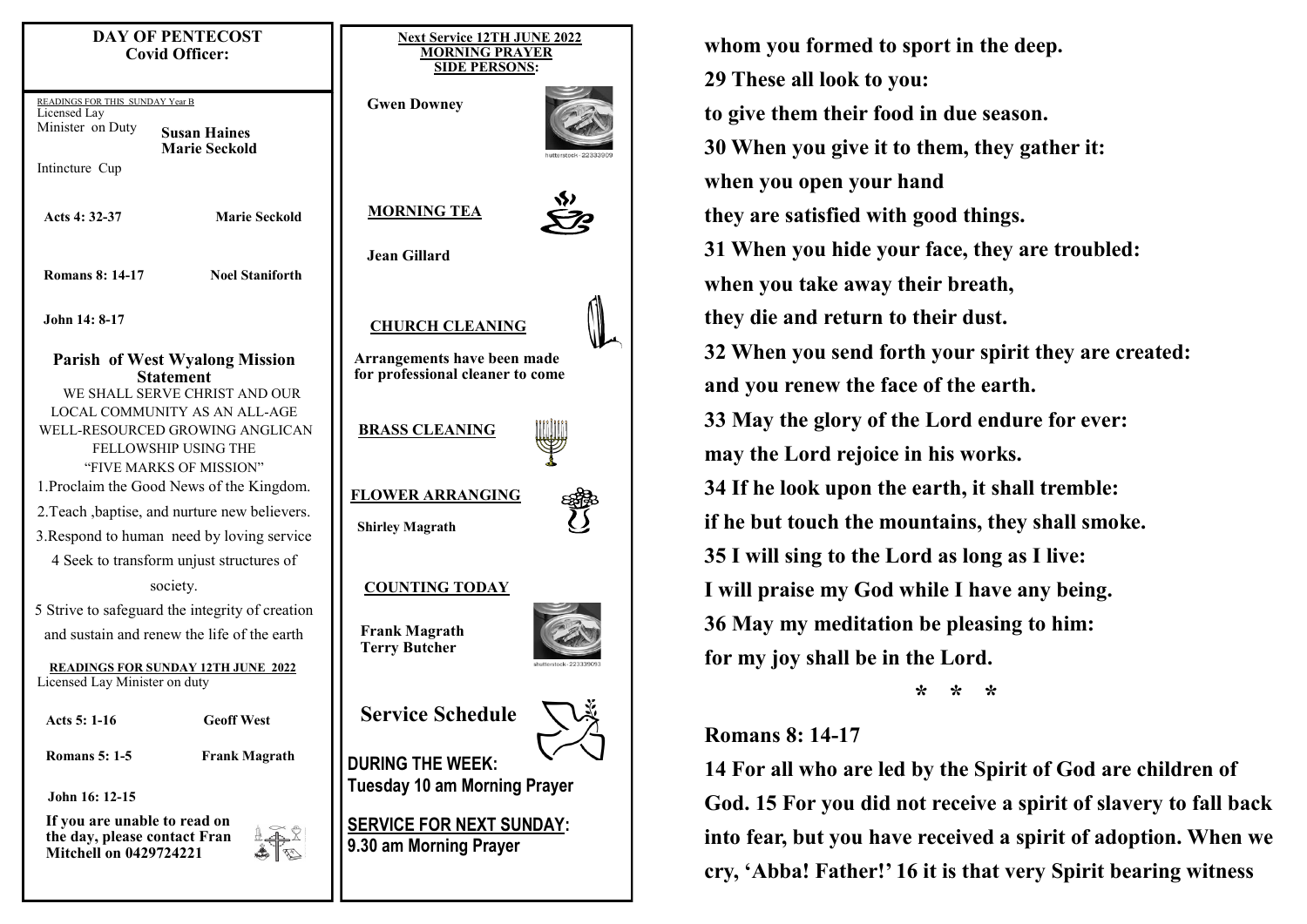**with our spirit that we are children of God, 17 and if children, then heirs, heirs of God and joint heirs with Christ—if, in fact, we suffer with him so that we may also be glorified with him. Hear the word of the Lord.**

**Thanks be to God.**

 **\* \* \***

**The Gospel of the Lord Jesus Christ According to… John 14: 8-17**

**8 Philip said to him, 'Lord, show us the Father, and we will be satisfied.' 9 Jesus said to him, 'Have I been with you all this time, Philip, and you still do not know me? Whoever has seen me has seen the Father. How can you say, "Show us the Father"? 10 Do you not believe that I am in the Father and the Father is in me? The words that I say to you I do not speak on my own; but the Father who dwells in me does his works. 11 Believe me that I am in the Father and the Father is in me; but if you do not, then believe me because of the works themselves. 12 Very truly, I tell you, the one who believes in me will also do the works that I do and, in fact, will do greater works than these, because I am going to the Father. 13 I will do whatever you ask in my name, so that the Father may be glorified in the Son. 14 If in my name you ask me for anything, I will do it. 15 'If you love me, you will keep my commandments. 16 And I will ask the Father, and he will give you another community these last few years. Many we do not know, who** 



**Prayer Requests Our Nation :** Prime Minister, Premier, our Mayor and Councillors. All elected and appointed people in positions of responsibility and their decision making.



**Worldwide Church:** The Anglican Church of Southern Africa.

**National Church:** We join with the Church throughout Australia who today pray for the Diocese of Bathurst, Bishop Mark Calder and Susan, the clergy and people. Pray that they will be faithful and fruitful and have the joy of seeing the Lord at work through them.

**Bathurst Diocese:** The Parish of Blayney, the Revd Wally Cox and Jordan, the Revd Bec Choi and Yooie, and the Revd John Butterworth and family. Praise God for the financial support for Bec which has come from individuals and parishes in Sydney. Pray that together with lay leaders, the work in Blayney will flourish and reach those who do not yet know Jesus.

**Local needs:** Pray for the nursing, ancillary and domestic staff in nursing homes, hostels, and aged care facilities and for the residents. Pray that our older citizens will be cherished and loved and that those who care for them would be given grace and patience.

**Parish:** We pray for a faithful Priest who can encourage and equip us for our ministry in our community.

**Community**: We pray for our community as a whole and St. Vincent De Paul, Anglicare, Salvation Army, Meals on Wheels, Can Assist Committee, Far West Committee, Community Transport and their drivers, Ambulance and Police Services, all Doctors and Nursing Staff at our local hospital.

**We pray for Healing for:** All patients, who are in hospital, the Residents of the Waratah Village. We give thanks for the doctors and all staff who take care of them.

**Faithful Departed:** We pray for the families of their departed loved ones on the anniversary of their death: Ciddirah Sibraa, Flo Rushby, Florence Norris, Peg Neville, Ian May, Kitchener (Maud) Murrells, Ian Chapman, Myrtle Biggs, Dora Danson, Jim Crampton, Gil Wyse, Mavis Smith, Hector Rushby, Helen Myers, Colin Pratt, Ernest Ewers, Keith Aberline, Clifford Davies.

# ANGLiCARE

Sentences, prayer and readings from A<del>l-DA. Copyngne 1990, The</del> Anglican Church of Australia Trust Corporation From the<br>text of A Prayer Book for Australia, published under the imprint of Broughton Books. Reproduced with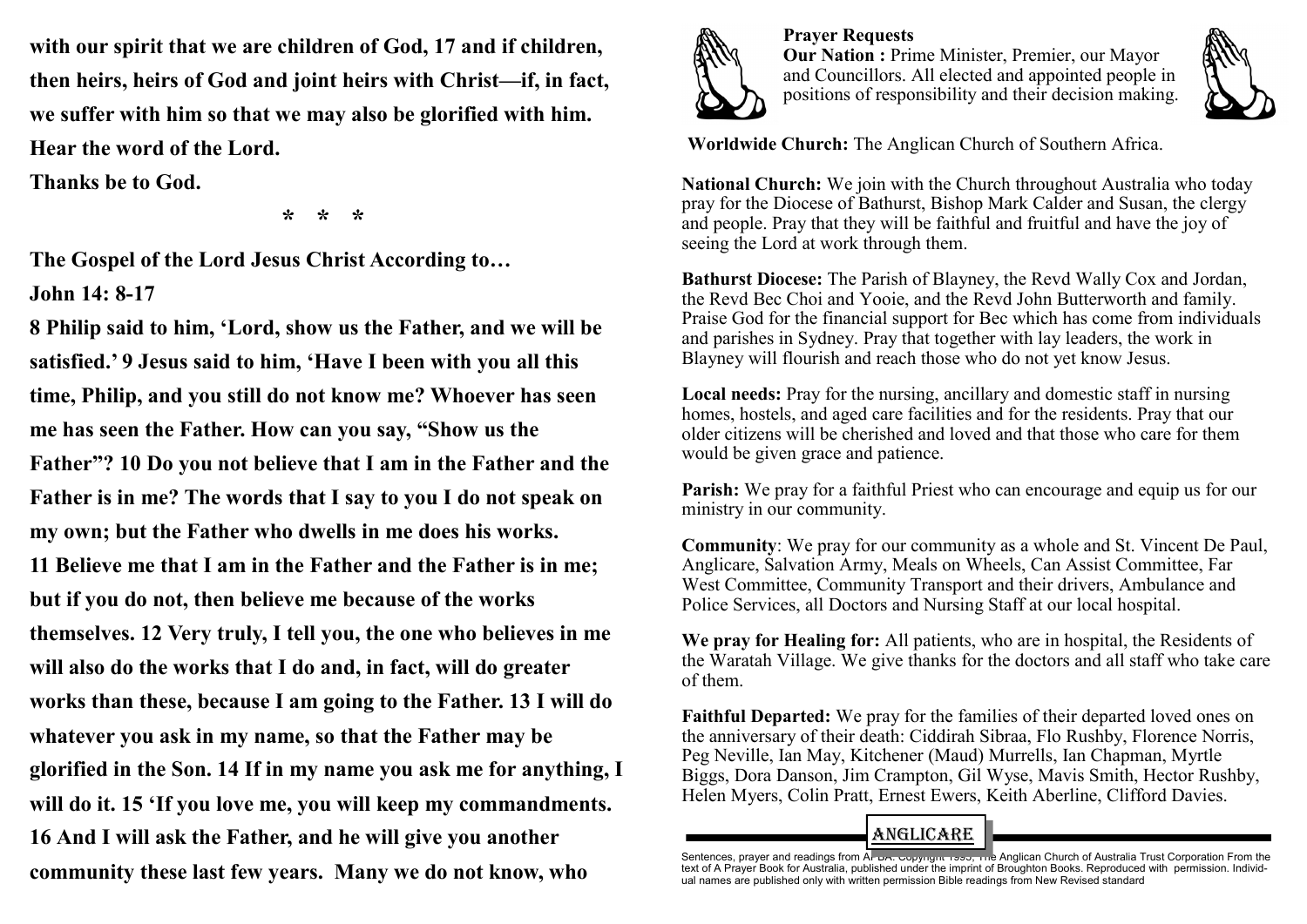

A cupboard has up been set on the verandah of St Barnabas for access to a variety of books. If you have any books you would like to donate, please leave them at the back of the Church. Feel free to have a look for yourselves there may be something you would like to read! Please spread the word -

anyone is welcome to make use of the book exchange!

**Advocate, to be with you for ever. 17 This is the Spirit of truth, whom the world cannot receive, because it neither sees him nor knows him. You know him, because he abides with you, and he will be in you.** 

**For the Gospel of the Lord.**

**Praise to you Lord Jesus Christ.**

 **\* \* \***

### *Dear Brothers and Sisters,*

*How is your resilience 2. Really?* 

*Yes, that is normal. When we look at how hard life can be for us in our broken and possibly degrading world. We sure as anything can feel like we struggle to maintain our stability or even our faith in Jesus. You don't need me to remind you of the difficulties you might have.* 

*But you do need to read this. Mostly the things that trouble us are those things that we can't control. Some sickness, our earth heating up under pressure of gases we produce, corruption that strips people of their savings, even our own difficult health and ageing. Sometimes we have concerns for a few of these!*

*Many of us recognise, at some level in our mind, that we don't control these things that trouble us but we are still concerned for each other and the effect it has on each other. Yet we want to turn and help others, our friends and families and even strangers. To*